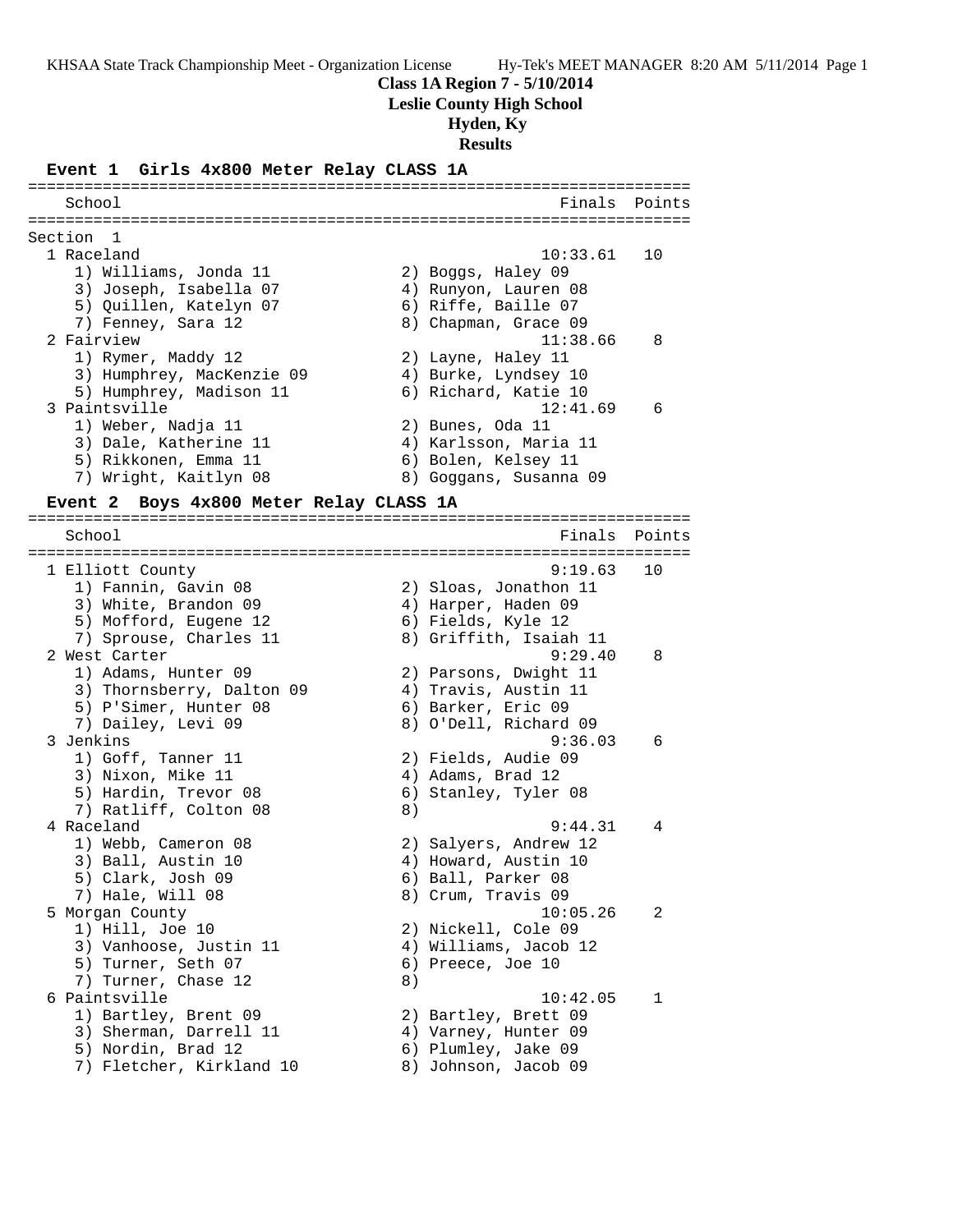**Class 1A Region 7 - 5/10/2014**

**Leslie County High School**

# **Hyden, Ky**

**Results**

## **Event 3 Girls 100 Meter Hurdles CLASS 1A**

|                                         | -==================================== |        |              |
|-----------------------------------------|---------------------------------------|--------|--------------|
| Name                                    | Year School                           | Finals | Points       |
|                                         |                                       |        |              |
| 1 Kidd, Emily                           | 11 Betsy Layne                        | 20.93  |              |
| 2 Hensley, Mynah                        | 11 Paintsville                        | 25.64  |              |
| Section <sub>2</sub>                    |                                       |        |              |
| 1 Ables, Breanna                        | 10 Magoffin County                    | 20.96  |              |
| 2 Williams, Kaylee                      | 09 Prestonsburg                       | 20.97  |              |
| 3 Miller, Rachel                        | 11 Shelby Valley                      | 21.26  |              |
| 4 Wells, Jenny                          | 10 Morgan County                      | 22.08  |              |
| Section<br>3                            |                                       |        |              |
| 1 Kee, Olivia                           | 11 Rose Hill Christian                | 16.43  | 10           |
| 2 Richard, Katie                        | 10 Fairview                           | 16.54  | 8            |
| 3 Joseph, Baleigh                       | 09 Raceland                           | 18.61  | 6            |
| 4 Taulbee, Kelsey                       | 10 Jackson                            | 20.00  | 4            |
| 5 Thomas, Abi                           | 09 Jackson                            | 20.11  | 2            |
| 6 Carpenter, Mallory                    | 09 Raceland                           | 20.14  | $\mathbf{1}$ |
| Event 4 Boys 110 Meter Hurdles CLASS 1A |                                       |        |              |
| Name                                    | Year School                           | Finals | Points       |
|                                         |                                       |        |              |
| Section 1                               |                                       |        |              |
| 1 Maldonado, Dalto                      | 11 Betsy Layne                        | 20.72  |              |
| 2 Nuttle, Zach                          | 08 Owsley County                      | 23.61  |              |
| Section 2                               |                                       |        |              |
| 1 Bowling, Will                         | 12 Owsley County                      | 19.89  | 1            |
| 2 Davis, Drew                           | 10 Magoffin County                    | 21.74  |              |
| 3 Fields, Kyle                          | 12 Elliott County                     | 22.15  |              |
| 4 Hill, Joe                             | 10 Morgan County                      | 23.00  |              |
| Section 3                               |                                       |        |              |
| 1 Messer, Connor                        | 11 Raceland                           | 15.24  | 10           |
| 2 Leadford, Chris                       | 12 Elliott County                     | 16.50  | 8            |
| 3 Walker, Austin                        | 08 West Carter                        | 16.99  | 6            |
| 4 Stanley, Dalton                       | 12 Pikeville                          | 17.47  | 4            |
| 5 Salyers, Andrew                       | 12 Raceland                           | 18.66  | 2            |
| 6 Plourde, Jesse                        | 12 Paintsville                        | 20.25  |              |
| Event 5 Girls 100 Meter Dash CLASS 1A   |                                       |        |              |
|                                         |                                       |        |              |
| Name                                    | Year School                           | Finals | Points       |
|                                         |                                       |        |              |
| Section<br>1<br>1 Zeigler, Chyann       | 07 West Carter                        | 14.97  |              |
|                                         |                                       |        |              |
| 2 Gilliam, Autumn                       | 09 Elliott County                     | 15.46  |              |
| 3 Richardson, Hanna                     | 09 Owsley County                      | 15.72  |              |
| 4 Woodard, Ashton                       | 10 Menifee County                     | 15.94  |              |
| 5 Wright, Haley                         | 09 Prestonsburg                       | 16.11  |              |
| 6 Minix, Jimma                          | 09 Magoffin County                    | 19.74  |              |
| Section <sub>2</sub>                    |                                       |        |              |
| 1 Tincher, Autumn                       | 12 Owsley County                      | 15.00  |              |
| 2 Miller, Rachel                        | 11 Shelby Valley                      | 15.07  |              |
| 3 Adkins, Tori                          | 09 Morgan County                      | 15.08  |              |
| 4 Blind, Tiffany                        | 08 Elliott County                     | 15.30  |              |
| 5 Steele, Kendra                        | 10 Rose Hill Christian                | 15.32  |              |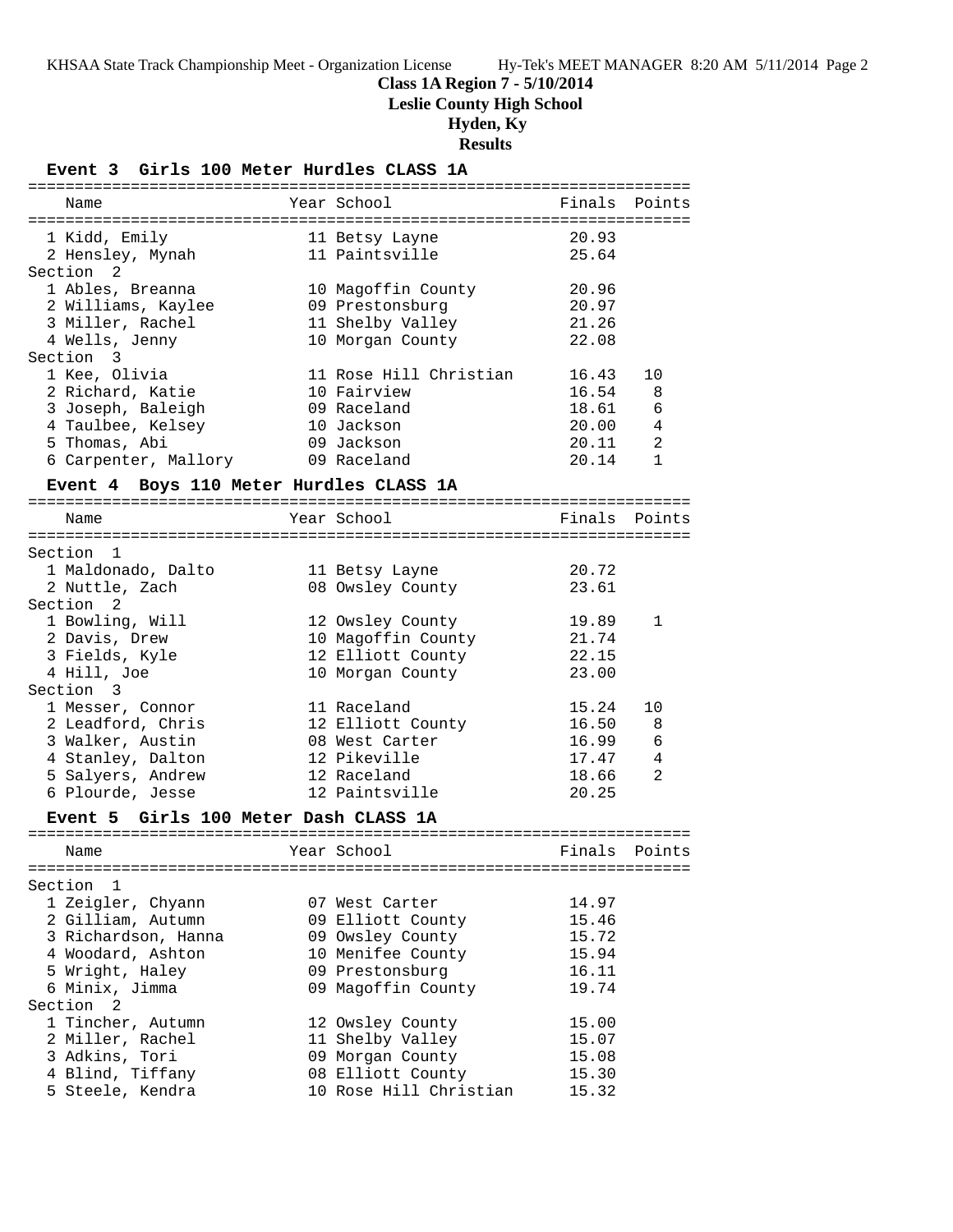**Class 1A Region 7 - 5/10/2014**

**Leslie County High School**

 **Hyden, Ky**

**Results**

| Event 5 Girls 100 Meter Dash CLASS 1A    |                                    |         |              |
|------------------------------------------|------------------------------------|---------|--------------|
| 6 Mullins, Haley                         | 09 Jenkins                         | 17.47   |              |
| Section 3                                |                                    |         |              |
| 1 Trent, Shey                            | 10 Jackson                         | 14.38   | 2            |
| 2 Ables, Breanna                         | 10 Magoffin County                 | 15.00   |              |
| 3 Tackett, Rebecca                       | 11 Prestonsburg                    | 16.07   |              |
| Section 4                                |                                    |         |              |
| 1 Jones, Abby                            | 11 Raceland                        | 13.28   | 10           |
| 2 Trimble, Reece                         | 11 Paintsville                     | 13.62   | 8            |
| 3 Kee, Olivia                            | 11 Rose Hill Christian             | 13.63   | 6            |
| 4 Cole, Amber                            | 10 Morgan County                   | 14.08   | 4            |
| 5 Thompson, Heather                      | 11 Jackson                         | 14.59   | $\mathbf{1}$ |
| 6 Carpenter, Mallory                     | 09 Raceland                        | 14.80   |              |
|                                          |                                    |         |              |
| Event 6 Boys 100 Meter Dash CLASS 1A     |                                    |         |              |
| Name                                     | Year School                        | Finals  | Points       |
| Section 1                                |                                    |         |              |
| 1 Nuttle, Zach                           | 08 Owsley County                   | 14.82   |              |
| 2 Rowe, Dalton                           | 10 Elliott County                  | 15.52   |              |
| 3 Watkins, Seth                          | 08 Magoffin County                 | 17.74   |              |
| Section 2                                |                                    |         |              |
| 1 Ackerman, Michael                      | 09 Lee County                      | 13.19   |              |
| 2 Davis, Drew                            | 10 Magoffin County                 | 13.85   |              |
| Section 3                                |                                    |         |              |
| 1 Mullins, Austin                        | 09 Shelby Valley                   | 12.40   |              |
| 2 Machniak, C j                          | 12 Jenkins                         | 12.66   |              |
| 3 Havens, Trevor                         |                                    | 12.99   |              |
|                                          | 08 Morgan County                   | 13.17   |              |
| 4 Samples, Joe                           | 10 Lee County                      | 13.26   |              |
| 5 Shepherd, David<br>6 Wells, Cameron    | 10 Prestonsburg<br>10 Prestonsburg | 13.71   |              |
| Section 4                                |                                    |         |              |
| 1 West, Will                             |                                    | 11.82   |              |
| 2 Dixon, Maverick                        | 11 Betsy Layne<br>11 Raceland      | 12.02   | 6            |
| 3 Reynolds, Nathan                       | 11 Rose Hill Christian             | 12.78   | 1            |
|                                          |                                    | 12.92   |              |
| 4 Young, Josh<br>Section 5               | 11 Raceland                        |         |              |
|                                          |                                    |         |              |
| 1 Pugh, Derrick                          | 10 Pikeville                       | 11.57   | 10           |
| 2 Brown, Braden                          | 10 West Carter                     | 11.70   | 8            |
| 3 Trimble, Luke                          | 10 Paintsville                     | 11.88   | 4            |
| 4 Leadford, Chris                        | 12 Elliott County                  | 12.02   | 2            |
| 5 Newsom, Cole                           | 12 Shelby Valley                   | 12.34   |              |
| 6 Bentley, Dylan                         | 11 Jenkins                         | 12.49   |              |
| Event 7 Girls 4x200 Meter Relay CLASS 1A |                                    |         |              |
| School                                   |                                    | Finals  | Points       |
|                                          |                                    |         |              |
| Section 1                                |                                    |         |              |
| 1 Magoffin County                        |                                    | 2:48.09 |              |
| 1) Morrison, Jonah 07                    | 2) Rice, Addrea 09                 |         |              |
| 3) Collins, Christina 07                 | 4) Caudill, Mahayla 07             |         |              |
| 5) Hunley, Hannah 09                     | 6) Arnett, Katie 10                |         |              |
| 7) Butcher, Laken 10                     | 8) Conley, Kaylee 10               |         |              |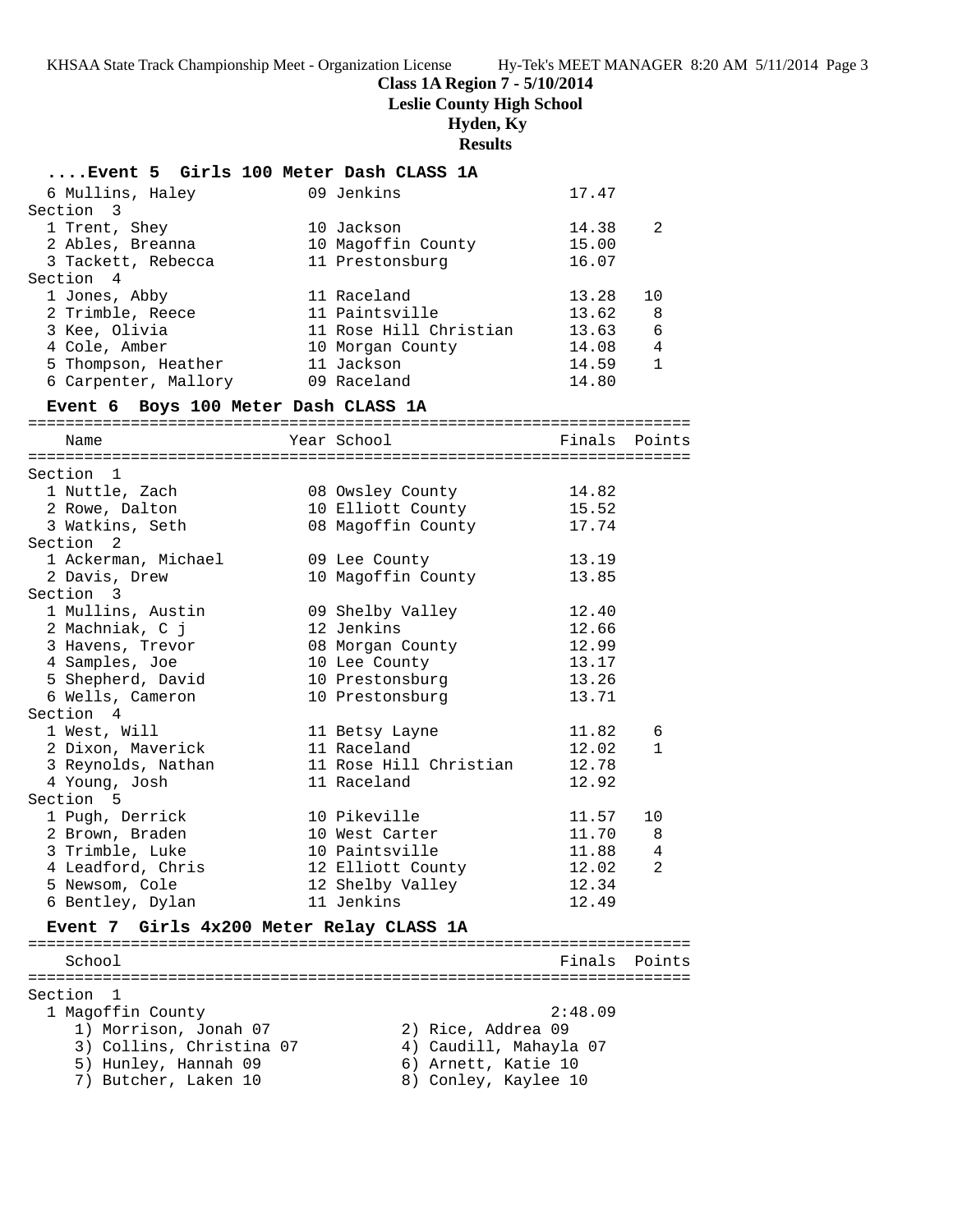**Class 1A Region 7 - 5/10/2014**

**Leslie County High School**

## **Hyden, Ky**

**Results**

## **....Event 7 Girls 4x200 Meter Relay CLASS 1A**

-- Prestonsburg FS and the set of the set of the set of the set of the set of the set of the set of the set of the set of the set of the set of the set of the set of the set of the set of the set of the set of the set of t 1) Wallace, Madi 10 2) Robinette, Kayleah 10 3) Wright, Haley 09 4) Williams, Kaylee 09 5) Shepherd, Summer 11 6) Section 2 1 Paintsville 1:57.73 10 1) Nordin, Tori 08 2) Trimble, Reece 11 3) deGuzman, Chessie 12 (4) Meade, Madison 11 5) Doderer, Ariella 07 (6) Ousley, Emily 12 7) Goggans, Susanna 09 8) Meade, Abbey 08 2 Menifee County 1:58.37 8 1) Sexton, Millie 11 2) Baldwin, Corie 11 3) Kash, Camille 10  $\hskip1cm 4$ ) Walker, Mara 08 5) Hacker, Emma 07 6) Woodard, Ashton 10 3 Jackson 1:58.93 6 1) Thompson, Heather 11 2) Taulbee, Kelsey 10 3) Combs, Ashlee 11 4) Trent, Shey 10 4 Fairview 2:02.57 4 1) Rymer, Maddy 12 2) Humphrey, MacKenzie 09 3) Burke, Lyndsey 10 4) Humphrey, Madison 11 5) Sergent, Becca 11 6) Richard, Katie 10 7) Mcintyre, Morgan 12 8) Layne, Haley 11 5 Morgan County 2:02.78 2 1) Adkins, Tori 09 2) Cole, Amber 10 3) Frederick, Jayce 10 4) Henry, Cheyenne 12 5) Ratliff, Presley 09 6) Vanhoose, Andrea 07 7) Wells, Jenny 10 8) 6 Raceland 2:02.96 1 1) Craft, Lindsey 09 2) Carpenter, Mallory 09 3) McComas, Leah 07 4) Quillen, Katelyn 07 5) Johnson, Staisha 12 6) Runyon, Emily 10 7) Joseph, Baleigh 09 8) Hogsten, Emily 09 **Event 8 Boys 4x200 Meter Relay CLASS 1A** ======================================================================= School Finals Points ======================================================================= Section 1 1 Shelby Valley 1:41.76 4 1) Mckay, Chris 10 2) Newsom, Cole 12 3) Newsome, Drake 12 4) Mullins, Austin 09 5) Williams, Quenti 11 6) 2 Prestonsburg 1:49.74 2 1) Bertrand, Austin 12 2) Shepherd, David 10 3) Shepherd, Greg 09 (4) Walker, Gabe 11 5) Collins, Eric 12 (6)<br>3 Elliott County 3 Elliott County 1:53.78 1 1) Fields, Kyle 12 2) Sprouse, Charles 11 3) Mofford, Eugene 12 4) Plummer, Connor 10 5) Plummer, Tanner 11 6) Rowe, Dalton 10 7) Middleton, Devon 10 8) Section 2 1 West Carter 1:37.45 10 1) Brown, Braden 10 2) Brown, Ethan 09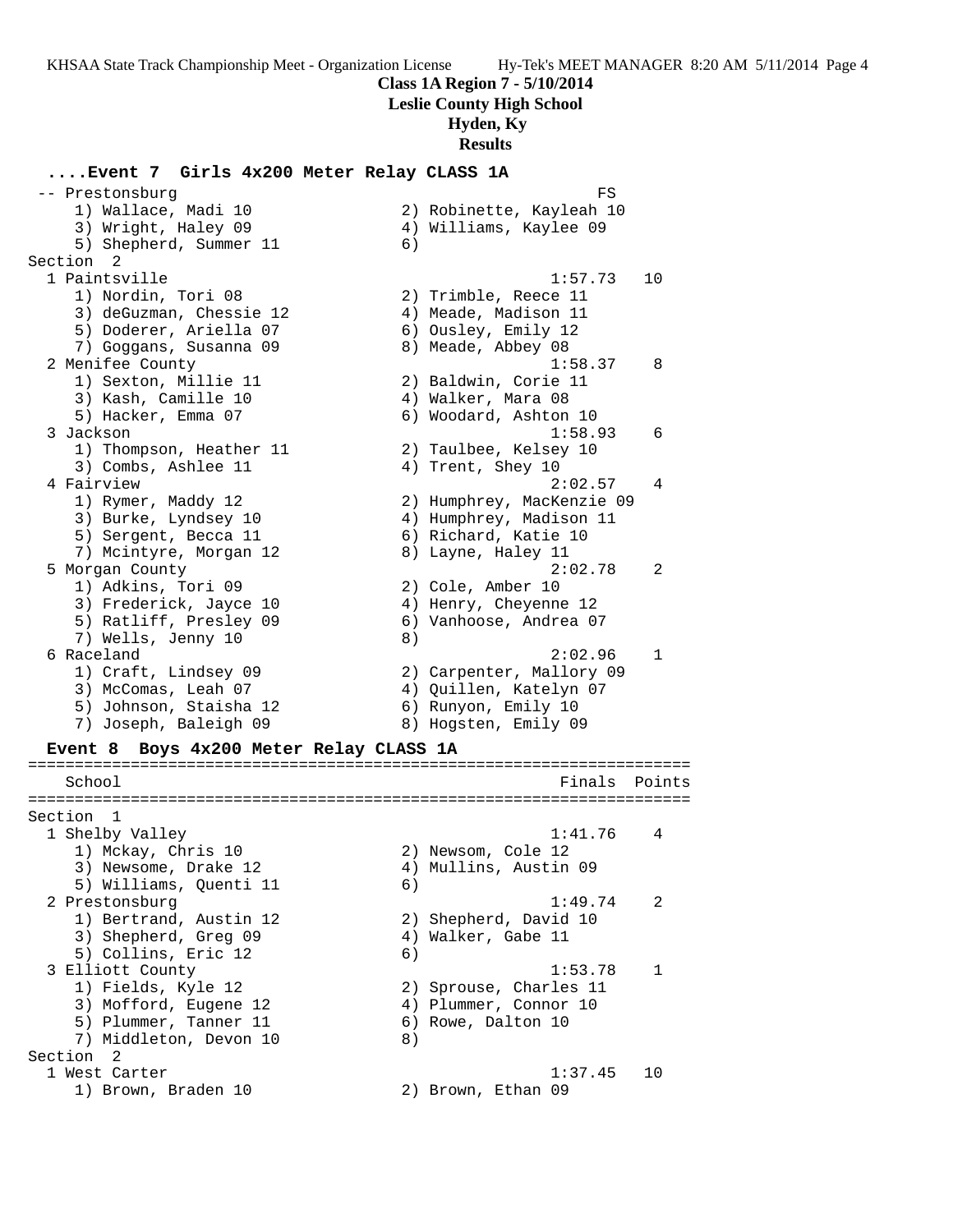**Class 1A Region 7 - 5/10/2014**

**Leslie County High School**

# **Hyden, Ky**

# **Results**

## **....Event 8 Boys 4x200 Meter Relay CLASS 1A**

| 3) Wages, Ralph 10<br>5) Thornsberry, Dalton 09 | 4) Kouns, Shelton 09<br>6) Travis, Austin 11 |                         |        |                 |
|-------------------------------------------------|----------------------------------------------|-------------------------|--------|-----------------|
| 7) Brown, Peyton 08                             | 8) Walker, Austin 08                         |                         |        |                 |
| 2 Morgan County                                 |                                              | 1:38.18                 | 8      |                 |
| 1) Collins, Hunter 10                           | 2) Ross, Matthew 11                          |                         |        |                 |
| 3) Thornsberry, Kody 12                         | 4) Henry, Jake 10                            |                         |        |                 |
| 5) Howard, Sam 11                               | 6) Conley, Daniel 08                         |                         |        |                 |
| 7) Havens, Trevor 08                            | 8) Vasquez, Kyle 08                          |                         |        |                 |
| 3 Raceland                                      |                                              | 1:40.49                 | 6      |                 |
| 1) Walker, Bailey 09                            |                                              | 2) Dixon, Maverick 11   |        |                 |
| 3) Potter, Trey 11                              | 4) Howard, Austin 10                         |                         |        |                 |
| 5) Salyers, Andrew 12                           | 6) Ball, Austin 10                           |                         |        |                 |
| 7) Webb, Cameron 08                             | 8) Clark, Josh 09                            |                         |        |                 |
| 4 Jenkins                                       |                                              | 1:57.15                 |        |                 |
| 1) Bentley, Dylan 11                            |                                              | 2) Robinson, Matthew 12 |        |                 |
| 3) Nixon, Mike 11                               | 4) Machniak, C j 12                          |                         |        |                 |
| 5) Isacc, Zak 09                                |                                              | 6) Ratliff, Colton 08   |        |                 |
| 7) Holbrook, Bill 12                            | 8)                                           |                         |        |                 |
| -- Paintsville                                  |                                              | DQ.                     |        | out of exchange |
| 1) Grace, Richard 09                            |                                              | 2) Johnson, Bailey 10   |        |                 |
| 3) Smith, Peyton 11                             | 4) Spencer, Alex 09                          |                         |        |                 |
| 5) Trimble, Luke 10<br>7) Johnson, Jacob 09     | 6) Varney, Hunter 09                         | 8) Hensley, Quinton 11  |        |                 |
|                                                 |                                              |                         |        |                 |
| Event 9 Girls 1600 Meter Run CLASS 1A           |                                              |                         |        |                 |
| Name                                            | Year School                                  | Finals Points           |        |                 |
|                                                 |                                              |                         |        |                 |
| Section 1                                       |                                              |                         |        |                 |
| 1 Perry, Kailee                                 | 07 Morgan County                             | 5:43.92                 | 10     |                 |
| 2 Mayse, Chelsey                                | 10 Elliott County                            | 6:01.93                 | 8      |                 |
| 3 Boggs, Haley                                  | 09 Raceland                                  | 6:13.55                 | 6      |                 |
| 4 Layne, Haley                                  | 11 Fairview                                  | 6:19.20                 | 4      |                 |
| 5 Joseph, Isabella                              | 07 Raceland                                  | 6:24.09                 | 2      |                 |
| 6 Keathley, Kaitly                              | 07 Pikeville                                 | 6:25.26                 | 1      |                 |
| 7 Bunes, Oda                                    | 11 Paintsville                               | 6:28.24                 |        |                 |
| 8 Cornett, Amber                                | 07 Morgan County                             | 6:33.41                 |        |                 |
| 9 Wright, Kaitlyn                               | 08 Paintsville                               | 6:55.22                 |        |                 |
| 10 Baker, Kari                                  | 12 Owsley County                             | 7:11.15                 |        |                 |
| 11 Newman, Brittney                             | 08 South Floyd                               | 7:19.50                 |        |                 |
| 12 Caudell, Whitney                             | 11 Lee County                                | 7:39.81                 |        |                 |
| 13 Meadows, Sidney                              | 07 Prestonsburg                              | 7:43.37                 |        |                 |
| 14 Allen, Haley                                 | 12 Prestonsburg                              | 8:09.31                 |        |                 |
| 15 Spencer, Cheyenne                            | 11 Lee County                                | 8:56.30                 |        |                 |
| Event 10 Boys 1600 Meter Run CLASS 1A           |                                              |                         |        |                 |
| Name                                            | Year School                                  | Finals                  | Points |                 |
|                                                 | 10 Lee County                                |                         |        |                 |
|                                                 |                                              | 5:40.60                 |        |                 |
| 1 Brandenburg, Cody                             |                                              |                         |        |                 |
| 2 Stanley, Tyler                                | 08 Jenkins                                   | 5:43.35                 |        |                 |
| 3 Godsey, Canaan<br>4 Preston, Tyler            | 09 Pikeville<br>10 South Floyd               | 5:46.29<br>5:51.32      |        |                 |

5 Phillips, Trysten 11 Menifee County 5:57.27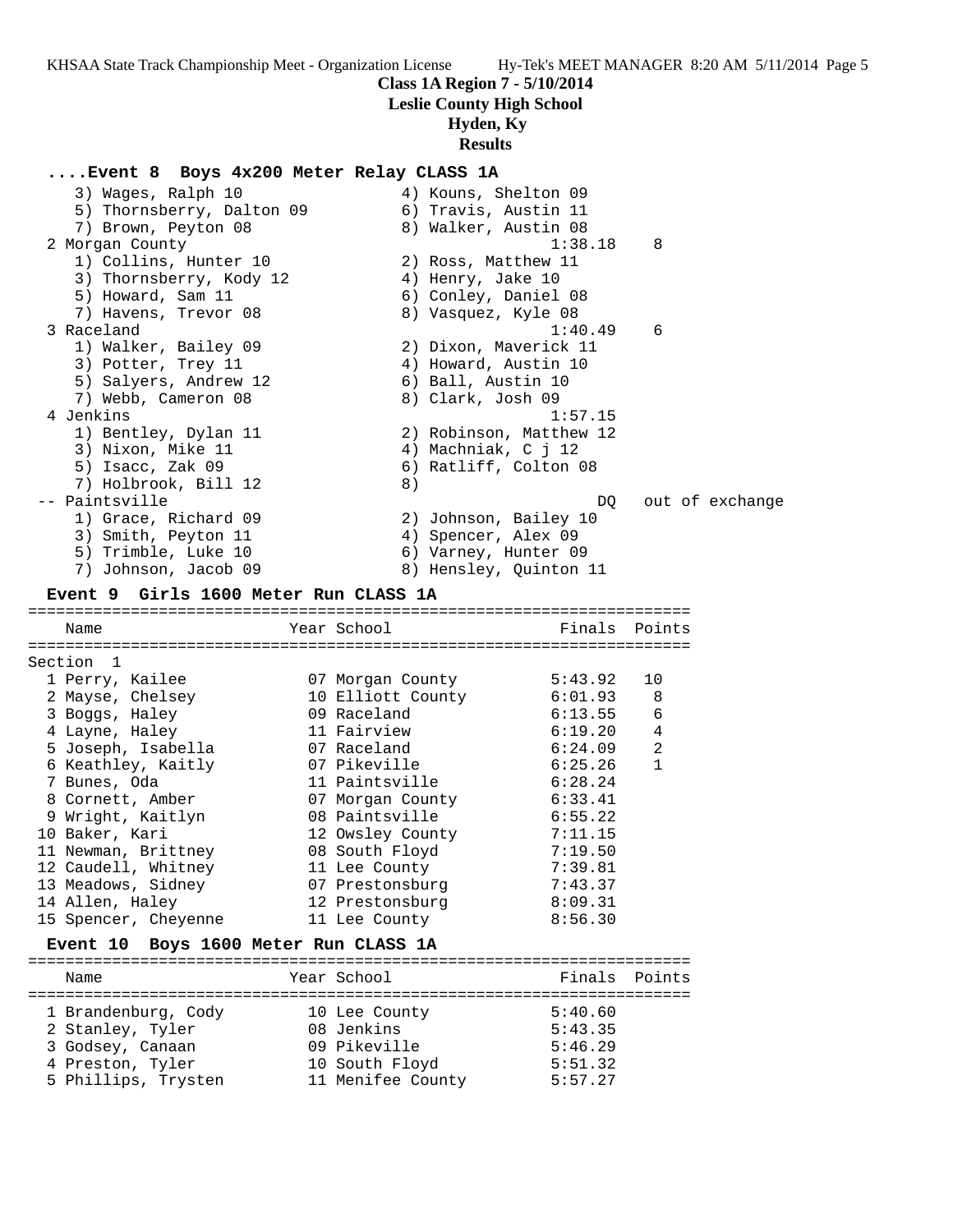**Class 1A Region 7 - 5/10/2014**

**Leslie County High School**

# **Hyden, Ky**

# **Results**

| Event 10 Boys 1600 Meter Run CLASS 1A           |                                                      |                |
|-------------------------------------------------|------------------------------------------------------|----------------|
| 6 Hinchman, James                               | 6:02.05<br>12 Betsy Layne                            |                |
| 7 Crum, Travis                                  | 09 Raceland<br>6:12.15                               |                |
| 8 Ball, Parker                                  | 08 Raceland<br>6:34.34                               |                |
| 9 Colvin, Matthew                               | 09 Magoffin County<br>6:49.12                        |                |
| Section <sub>2</sub>                            |                                                      |                |
| 1 Campbell, Logan                               | 4:51.86<br>11 Owsley County                          | 10             |
| 2 Nordin, Brad                                  | 12 Paintsville<br>5:01.27                            | 8              |
| 3 Stanley, Dalton                               | 12 Pikeville<br>5:02.90                              | 6              |
| 4 Blair, Dustin                                 | 10 Prestonsburg<br>5:12.83                           | $\overline{4}$ |
| 5 White, Brandon                                | 09 Elliott County<br>5:20.26                         | $\overline{a}$ |
| 6 Harper, Haden                                 | 09 Elliott County<br>5:24.68                         | $\mathbf{1}$   |
| 7 Vanhoose, Justin                              | 11 Morgan County<br>5:39.76                          |                |
| 8 Hardin, Trevor                                | 08 Jenkins<br>5:46.26                                |                |
| 9 Nickell, Cole                                 | 09 Morgan County<br>5:46.87                          |                |
| 10 Adams, Hunter                                | 09 West Carter<br>5:52.41                            |                |
| 11 Brewer, Luke                                 | 10 Owsley County<br>5:53.33<br>11 Jackson<br>5:56.34 |                |
| 12 Campbell, Dylan                              |                                                      |                |
| Event 11 Girls 4x100 Meter Relay CLASS 1A       |                                                      |                |
| School                                          | Finals Points                                        |                |
|                                                 |                                                      |                |
| Section 1                                       |                                                      |                |
| 1 Paintsville                                   | 55.68                                                | 10             |
| 1) Trimble, Reece 11                            | 2) deGuzman, Chessie 12                              |                |
| 3) Meade, Abbey 08                              | 4) Meade, Madison 11                                 |                |
| 5) Nordin, Tori 08                              | 6) Ousley, Emily 12                                  |                |
| 7) Doderer, Ariella 07                          | 8) Goggans, Susanna 09                               |                |
| 2 Raceland                                      | 55.98                                                | 8              |
| 1) Craft, Lindsey 09                            | 2) Riffe, Baille 07                                  |                |
| 3) Joseph, Baleigh 09<br>5) Johnson, Staisha 12 | 4) Jones, Abby 11<br>6) McComas, Leah 07             |                |
| 7) Carpenter, Mallory 09                        | 8) Burris, Laray 07                                  |                |
| 3 Prestonsburg                                  | 58.54                                                | 6              |
| 1) Robinette, Kayleah 10                        | 2) Williams, Kaylee 09                               |                |
| 3) Collins, Shantale 11                         | 4) Carroll, Jordan 12                                |                |
| 5) Wallace, Madi 10                             | 6)                                                   |                |
| 4 Fairview                                      | 1:01.78                                              | 4              |
| 1) Sergent, Becca 11                            | 2) Humphrey, Madison 11                              |                |
| 3) Burke, Lyndsey 10                            | 4) Humphrey, MacKenzie 09                            |                |
| 5) Rymer, Maddy 12                              | 6) Mcintyre, Morgan 12                               |                |
| 7) Richard, Katie 10                            | 8) Layne, Haley 11                                   |                |
| 5 Morgan County                                 | 1:08.67                                              | 2              |
| 1) Henry, Cheyenne 12                           | 2) Wells, Jenny 10                                   |                |
| 3) Ratliff, Presley 09                          | 4) Vanhoose, Andrea 07                               |                |
| 5) Howard, Allegra 10                           | 6)                                                   |                |
| 6 Magoffin County                               | 1:21.56                                              | 1              |
| 1) Butcher, Beth 07                             | 2) Butcher, Laken 10                                 |                |
| 3) Caudill, Mahayla 07                          | 4) Minix, Jimma 09                                   |                |
| 5) Hunley, Hannah 09                            | 6) Rice, Addrea 09                                   |                |
| 7) Arnett, Katie 10                             | 8) Conley, Kaylee 10                                 |                |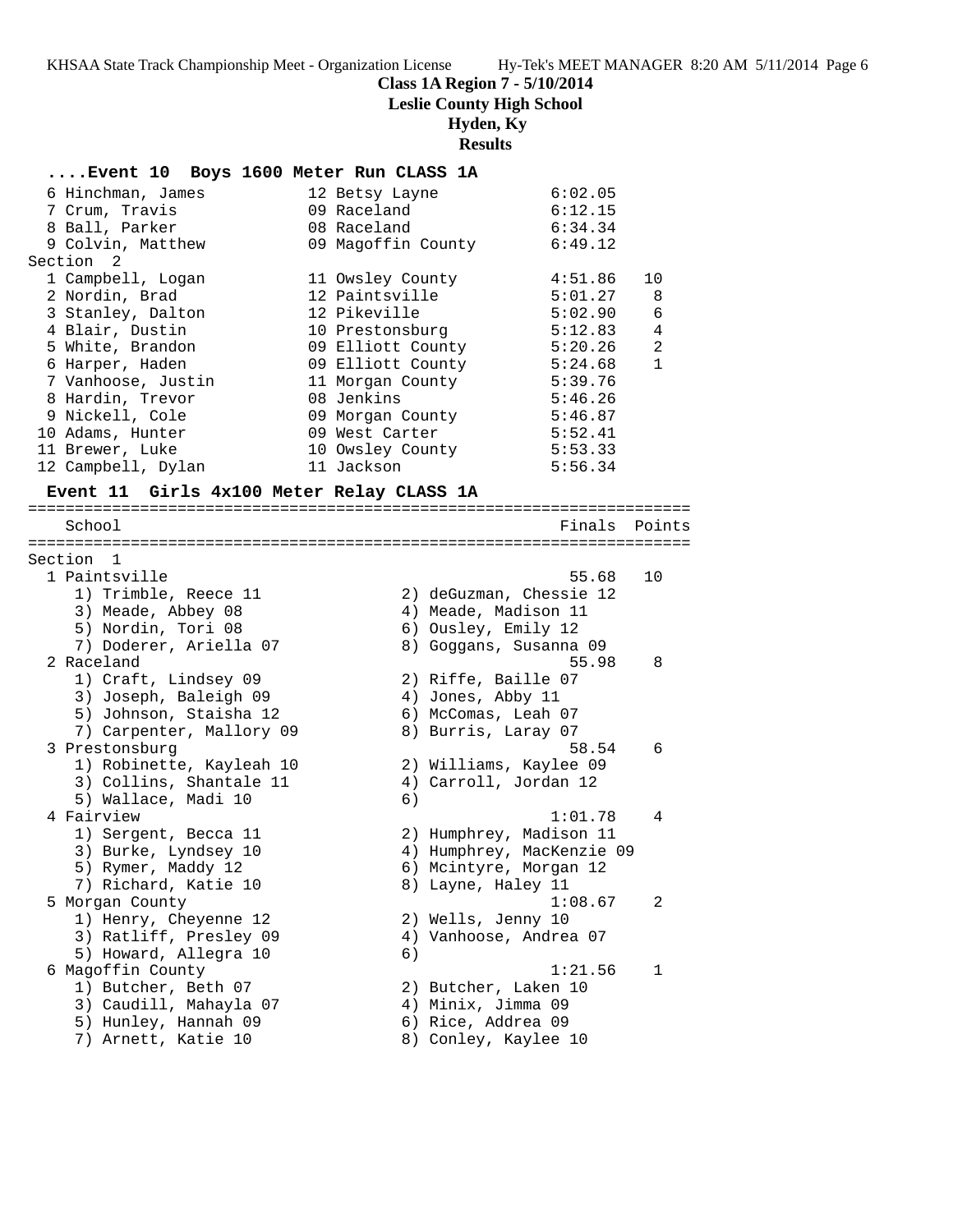**Class 1A Region 7 - 5/10/2014**

**Leslie County High School**

 **Hyden, Ky**

**Results**

### **Event 12 Boys 4x100 Meter Relay CLASS 1A**

School **Finals** Points **Points** ======================================================================= 1 Lee County 52.51 2 1) Ackerman, Michael 09 2) Gabbard, Dakota 10 3) Johnson, Cody 12 4) Samples, Joe 10 2 Prestonsburg 53.80 1) Bertrand, Austin 12 2) Shepherd, David 10 3) Shepherd, Greg 09 (4) Walker, Gabe 11 5) Collins, Eric 12 (6) Wells, Cameron 10 3 Morgan County 54.87 1) Smith, Justin 11 2) Havens, Trevor 08 3) Vasquez, Kyle 08 (4) Hill, Joe 10 5) Howard, Sam 11 6) Preece, Joe 10 7) Conley, Daniel 08 8) Henry, Jake 10 Section 2<br>1 West Carter 1 West Carter 47.33 10 1) Brown, Braden 10 2) Brown, Ethan 09 3) Wages, Ralph 10  $\hskip1cm \hskip1cm 4$ ) Kouns, Shelton 09 5) Thornsberry, Dalton 09 6) Travis, Austin 11 7) Brown, Peyton 08 8) Walker, Austin 08 2 Paintsville 47.61 8 1) Spencer, Alex 09 2) Johnson, Bailey 10 3) Smith, Peyton 11 4) Trimble, Luke 10 5) Grace, Richard 09 6) Varney, Hunter 09 7) Johnson, Jacob 09 8) Belcher, Daymion 11 3 Raceland 48.96 6 1) Walker, Bailey 09 2) Dixon, Maverick 11 3) Young, Josh 11 4) Salyers, Andrew 12 5) Ball, Austin 10 6) Howard, Austin 10 7) Webb, Cameron 08 8) Hale, Will 08 4 Shelby Valley 50.62 4 1) Mckay, Chris 10 2) Newsom, Cole 12 3) Newsome, Drake 12 4) Williams, Quenti 11 5) Mullins, Austin 09 (6) 5 Elliott County 53.49 1 1) Plummer, Tanner 11 2) Griffith, Isaiah 11 3) Mason, Randy 10  $\hskip1cm 4)$  Ray, Shadow 10 5) Plummer, Connor 10 (6) Fields, Kyle 12 7) Mofford, Eugene 12 8) Sloas, Jonathon 11 6 Jenkins 53.95 1) Isacc, Zak 09 2) Holbrook, Bill 12 3) Robinson, Matthew 12 (4) Machniak, C j 12 5) Knight, Travis 12 6)

=======================================================================

#### **Event 13 Girls 400 Meter Dash CLASS 1A**

======================================================================= Name Year School Finals Points ======================================================================= Section 1 1 Mayse, Chelsey 10 Elliott County 1:12.46 2 Morrison, Jonah 07 Magoffin County 1:24.54 3 Kimber, Bethany 09 Betsy Layne 1:29.68 4 Collins, Christina 07 Magoffin County 1:29.71 Section 2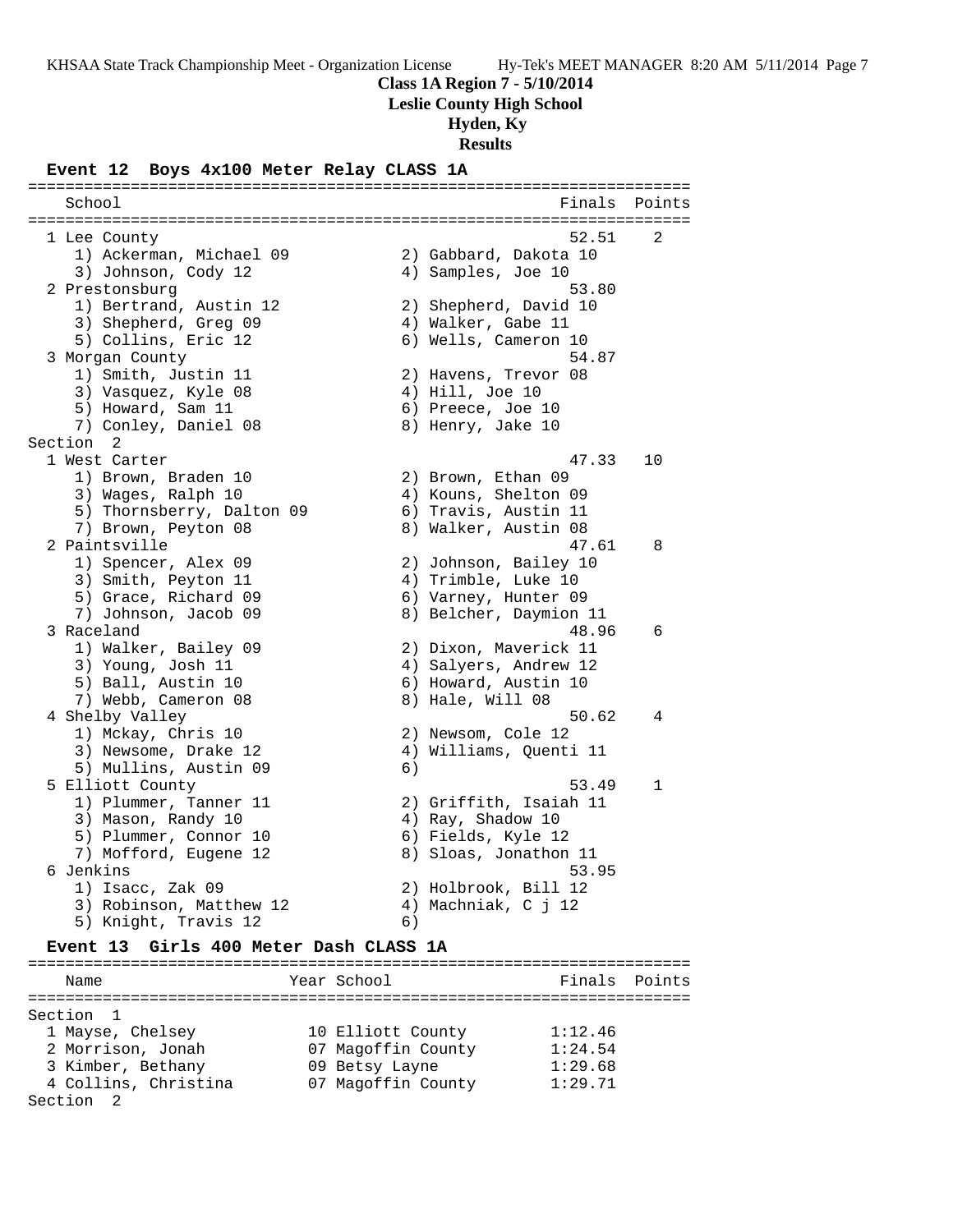# **Class 1A Region 7 - 5/10/2014**

**Leslie County High School**

# **Hyden, Ky**

# **Results**

|                                           | Event 13 Girls 400 Meter Dash CLASS 1A |         |               |
|-------------------------------------------|----------------------------------------|---------|---------------|
| 1 Doderer, Ariella                        | 07 Paintsville                         | 1:15.46 |               |
| 2 Kidd, Emily                             | 11 Betsy Layne                         | 1:20.64 |               |
| 3 Wright, Haley                           | 09 Prestonsburg                        | 1:24.21 |               |
| Section 3                                 |                                        |         |               |
| 1 Varney, Morgan                          | 11 Rose Hill Christian                 | 1:12.39 | $\mathbf 1$   |
| 2 Collins, Shantale                       | 11 Prestonsburg                        | 1:12.96 |               |
| 3 Walker, Mara                            | 08 Menifee County                      | 1:13.28 |               |
| 4 Adkins, Tori                            | 09 Morgan County                       | 1:14.00 |               |
| Section 4                                 |                                        |         |               |
| 1 Mcintyre, Morgan                        | 12 Fairview                            | 1:04.49 | 10            |
| 2 Williams, Jonda                         | 11 Raceland                            | 1:05.22 | 8             |
| 3 Riffe, Baille                           | 07 Raceland                            | 1:06.52 | 6             |
| 4 Zeigler, Chyann                         | 07 West Carter                         | 1:09.32 | 4             |
| 5 Frederick, Jayce                        | 10 Morgan County                       | 1:10.22 | 2             |
| 6 Trimble, Reece                          | 11 Paintsville                         | 1:18.61 |               |
| Event 14 Boys 400 Meter Dash CLASS 1A     |                                        |         |               |
|                                           |                                        |         |               |
| Name                                      | Year School                            |         | Finals Points |
|                                           |                                        |         |               |
| Section 1                                 |                                        |         |               |
| 1 Green, Kevin                            | 10 Pikeville                           | 1:15.81 |               |
| 2 Johnson, Leroy                          | 10 Jackson                             | 1:16.77 |               |
| 3 Colvin, Matthew                         | 09 Magoffin County                     | 1:30.77 |               |
| Section <sub>2</sub>                      |                                        |         |               |
| 1 Samples, Joe                            | 10 Lee County                          | 1:02.14 |               |
| 2 Isacc, Zak                              | 09 Jenkins                             | 1:07.42 |               |
| 3 Williams, Jacob                         | 12 Morgan County                       | 1:07.82 |               |
| 4 Ratliff, Logan                          | 09 Shelby Valley                       | 1:09.11 |               |
| 5 Neace, Johnathan                        | 08 Jackson                             | 1:11.98 |               |
| Section 3                                 |                                        |         |               |
| 1 Hurt, Ryan                              | 11 Wolfe County                        | 58.58   | $\mathbf{1}$  |
| 2 Mullins, Austin                         | 09 Shelby Valley                       | 1:00.56 |               |
| 3 Griffith, Isaiah                        | 11 Elliott County                      | 1:02.01 |               |
| 4 Martin, Michael                         | 12 South Floyd                         | 1:05.56 |               |
| 5 Rogers, Quentin                         | 11 Magoffin County                     | 1:09.13 |               |
| Section 4                                 |                                        |         |               |
| 1 Walker, Gabe                            | 11 Prestonsburg                        | 59.10   |               |
| 2 Baldwin, Zach                           | 12 Paintsville                         | 1:00.93 |               |
| 3 Fields, Audie                           | 09 Jenkins                             | 1:03.87 |               |
| Section<br>5                              |                                        |         |               |
| 1 Thornsberry, Kody                       | 12 Morgan County                       | 53.08   | 10            |
| 2 West, Will                              | 11 Betsy Layne                         | 55.36   | 8             |
| 3 Campbell, Logan                         | 11 Owsley County                       | 56.36   | 6             |
| 4 Brown, Ethan                            | 09 West Carter                         | 57.44   | 4             |
| 5 Young, Josh                             | 11 Raceland                            | 58.42   | 2             |
| 6 Fannin, Gavin                           | 08 Elliott County                      | 1:00.23 |               |
| Event 15 Girls 300 Meter Hurdles CLASS 1A |                                        |         |               |
| Name                                      | Year School                            | Finals  | Points        |
|                                           |                                        |         |               |
| Section<br>1                              |                                        |         |               |

1 Ables, Breanna 10 Magoffin County 58.64 2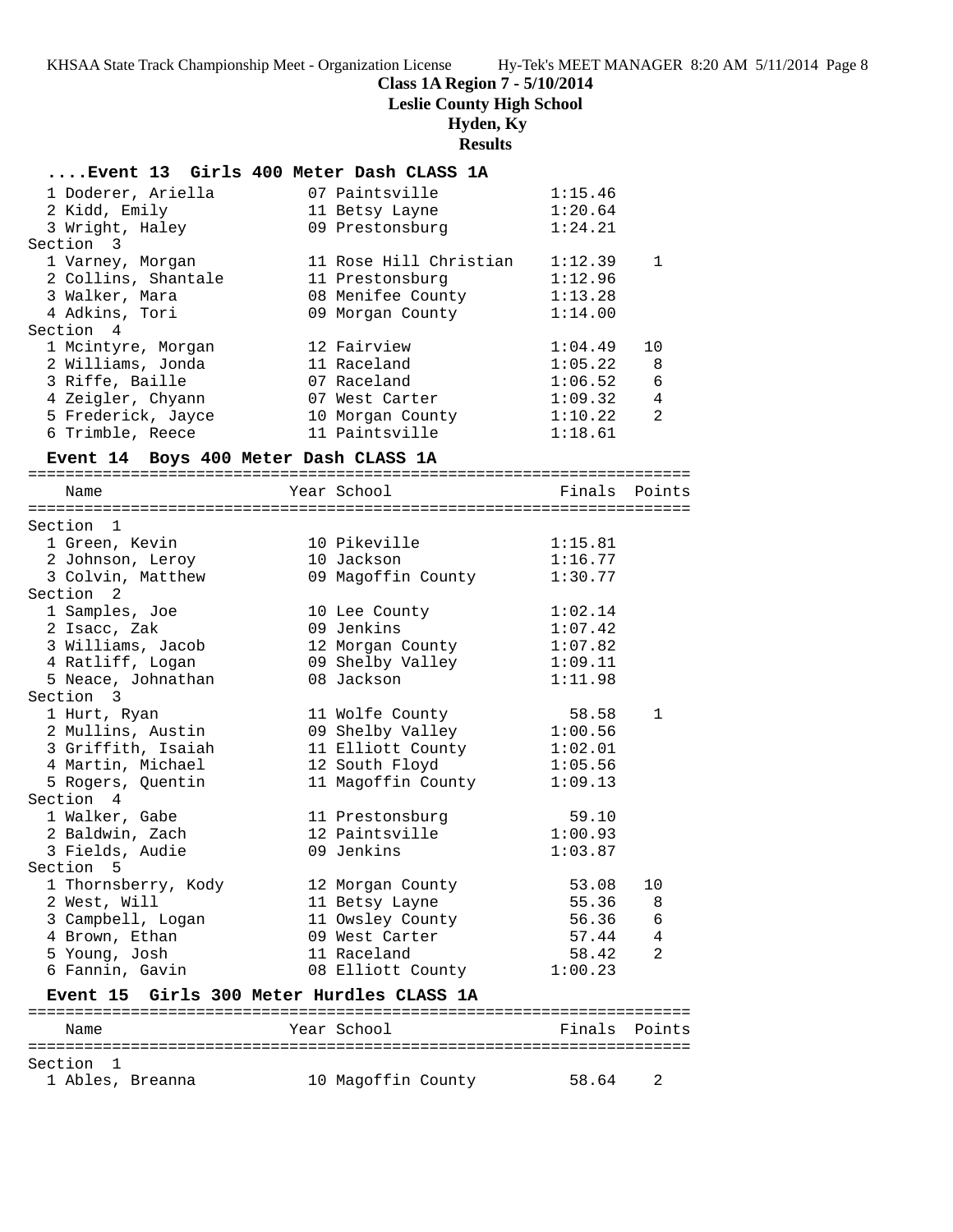# **Class 1A Region 7 - 5/10/2014**

**Leslie County High School**

# **Hyden, Ky**

**Results**

|                                          | Event 15 Girls 300 Meter Hurdles CLASS 1A         |               |                |
|------------------------------------------|---------------------------------------------------|---------------|----------------|
| 2 Altman, Taylor                         | 11 Magoffin County                                | 1:16.22       |                |
| -- Thomas, Abi                           | 09 Jackson                                        | FS            |                |
| 2<br>Section                             |                                                   |               |                |
| 1 Kee, Olivia                            | 11 Rose Hill Christian                            | 48.46         | 10             |
| 2 Richard, Katie                         | 10 Fairview                                       | 50.01         | 8              |
| 3 Joseph, Baleigh                        | 09 Raceland                                       | 56.41         | 6              |
| 4 Carroll, Jordan                        | 12 Prestonsburg                                   | 57.53         | $\overline{4}$ |
| 5 Carpenter, Mallory                     | 09 Raceland                                       | 1:01.13       | $\mathbf{1}$   |
| -- Meade, Abbey                          | 08 Paintsville                                    | DQ            |                |
| Event 16 Boys 300 Meter Hurdles CLASS 1A |                                                   |               |                |
| Name                                     | Year School                                       | Finals Points |                |
| Section 1                                |                                                   |               |                |
| 1 Maldonado, Dalto                       | 11 Betsy Layne                                    | 49.19         | $\mathbf{1}$   |
| 2 Fields, Kyle                           | 12 Elliott County                                 | 53.88         |                |
| 3 Davis, Drew                            | 10 Magoffin County 1:06.37                        |               |                |
| Section 2                                |                                                   |               |                |
| 1 Leadford, Chris                        | 12 Elliott County                                 | 42.54         | 10             |
| 2 Stanley, Dalton                        | 12 Pikeville                                      | 44.37         | 8              |
| 3 Collins, Hunter                        | 10 Morgan County                                  | 44.91         | - 6            |
| 4 Walker, Austin                         | 08 West Carter                                    | 47.65         | 4              |
| 5 Salyers, Andrew                        | 12 Raceland                                       | 48.86         | 2              |
| 6 Plourde, Jesse                         | 12 Paintsville                                    | 55.72         |                |
| Event 17 Girls 800 Meter Run CLASS 1A    |                                                   |               |                |
|                                          |                                                   |               |                |
|                                          |                                                   |               |                |
| Name                                     | Year School                                       | Finals        | Points         |
|                                          |                                                   |               |                |
| Section 1                                |                                                   |               |                |
| 1 Runyon, Lauren                         | 08 Raceland                                       | 2:36.27       | 10             |
| 2 Perry, Kailee                          | 07 Morgan County                                  | 2:37.61       | 8              |
| 3 Boggs, Haley                           | 09 Raceland                                       | 2:47.86       | 6              |
| 4 Layne, Haley                           | 11 Fairview                                       | 2:51.56       | $\overline{4}$ |
| 5 Elswick, Reanna                        | 11 Jenkins                                        | 2:54.58       | 2              |
| 6 Bunes, Oda                             | 11 Paintsville                                    | 2:56.17       | $\mathbf{1}$   |
| 7 Cornett, Amber                         | 07 Morgan County                                  | 3:01.49       |                |
| 8 Weber, Nadja                           | 11 Paintsville                                    | 3:04.79       |                |
| 9 Morrison, Jonah                        | 07 Magoffin County                                | 3:12.93       |                |
| 10 Baker, Kari                           | 12 Owsley County                                  | 3:13.30       |                |
| 11 Johnson, Elizabe                      | 12 Shelby Valley                                  | 3:19.76       |                |
| 12 Burgess, Kaitlin                      | 09 Menifee County                                 | 3:30.21       |                |
| 13 Meadows, Sidney                       | 07 Prestonsburg                                   | 3:34.91       |                |
| 14 Allen, Haley                          | 12 Prestonsburg                                   | 3:38.60       |                |
| 15 Collins, Christina<br><b>Event 18</b> | 07 Magoffin County<br>Boys 800 Meter Run CLASS 1A | 3:42.24       |                |
|                                          |                                                   |               |                |
| Name                                     | Year School                                       | Finals        | Points         |
| 1 Johnson, Cody                          | 12 Lee County                                     | 2:12.72       | 10             |
| 2 Heffington, Hunt                       | 11 Pikeville                                      | 2:15.84       | 8              |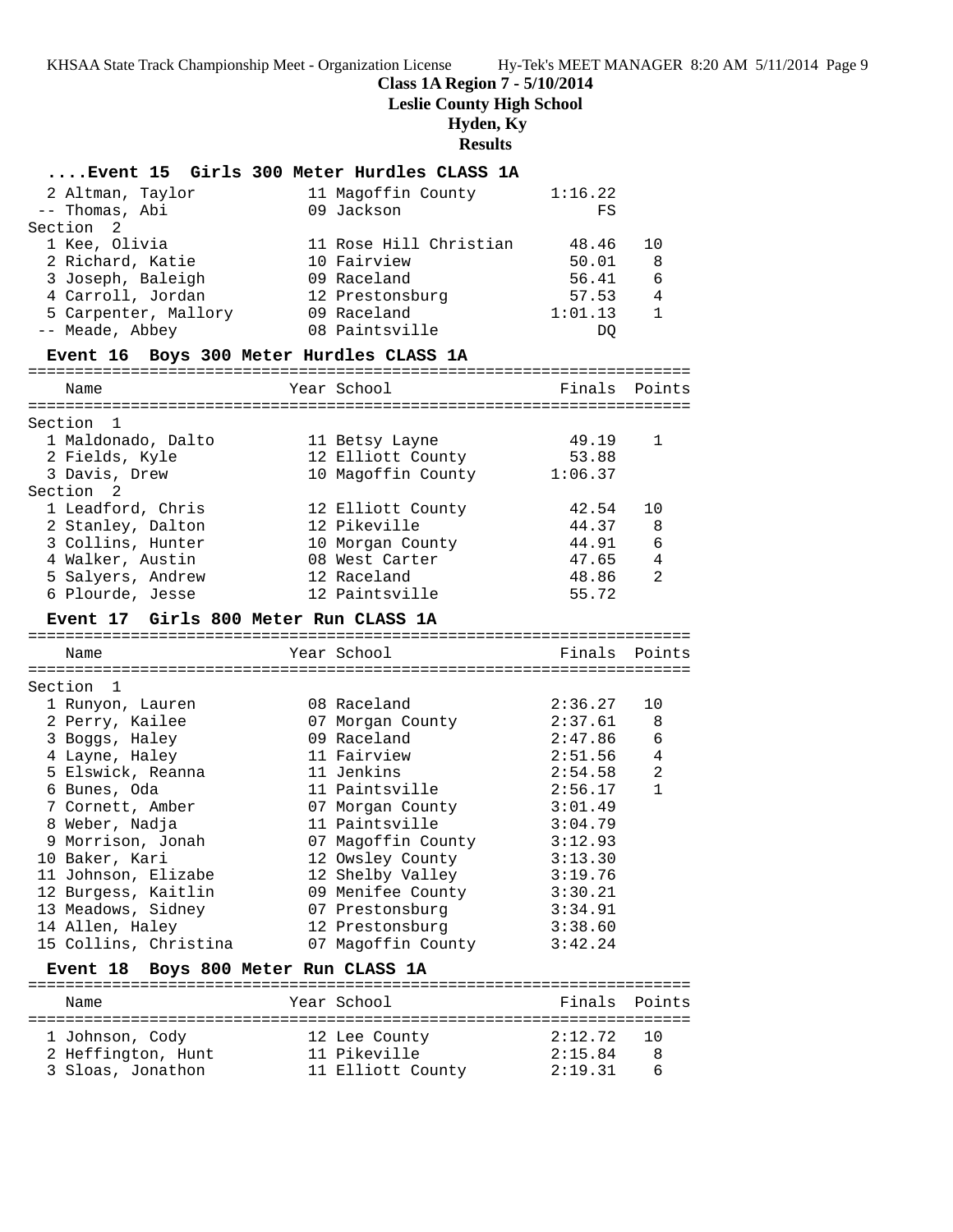**Class 1A Region 7 - 5/10/2014**

**Leslie County High School**

# **Hyden, Ky**

**Results**

| Event 18 Boys 800 Meter Run CLASS 1A |  |  |  |  |  |  |
|--------------------------------------|--|--|--|--|--|--|
|--------------------------------------|--|--|--|--|--|--|

|                                                                                                                                                                                                                                                                               | 2:20.88                                                                                                                                                                                                                                | 4            |
|-------------------------------------------------------------------------------------------------------------------------------------------------------------------------------------------------------------------------------------------------------------------------------|----------------------------------------------------------------------------------------------------------------------------------------------------------------------------------------------------------------------------------------|--------------|
|                                                                                                                                                                                                                                                                               | 2:22.34                                                                                                                                                                                                                                | 2            |
|                                                                                                                                                                                                                                                                               | 2:24.90                                                                                                                                                                                                                                | $\mathbf{1}$ |
|                                                                                                                                                                                                                                                                               | 2:31.08                                                                                                                                                                                                                                |              |
|                                                                                                                                                                                                                                                                               | 2:34.16                                                                                                                                                                                                                                |              |
|                                                                                                                                                                                                                                                                               | 2:36.43                                                                                                                                                                                                                                |              |
|                                                                                                                                                                                                                                                                               | 2:39.83                                                                                                                                                                                                                                |              |
|                                                                                                                                                                                                                                                                               | 2:43.47                                                                                                                                                                                                                                |              |
|                                                                                                                                                                                                                                                                               | 2:44.90                                                                                                                                                                                                                                |              |
|                                                                                                                                                                                                                                                                               | 2:45.40                                                                                                                                                                                                                                |              |
|                                                                                                                                                                                                                                                                               | 2:57.18                                                                                                                                                                                                                                |              |
|                                                                                                                                                                                                                                                                               | 3:00.88                                                                                                                                                                                                                                |              |
|                                                                                                                                                                                                                                                                               | 3:11.32                                                                                                                                                                                                                                |              |
| 4 Howard, Austin<br>5 Thornsberry, Dalton<br>6 White, Brandon<br>7 Vanhoose, Justin<br>8 Adams, Brad<br>9 Williams, Jacob<br>10 Dailey, Levi<br>11 Brewer, Luke<br>12 Phillips, Trysten<br>13 Bailey, Austin<br>14 Campbell, Dylan<br>15 Colvin, Matthew<br>16 Johnson, Leroy | 10 Raceland<br>09 West Carter<br>09 Elliott County<br>11 Morgan County<br>12 Jenkins<br>12 Morgan County<br>09 West Carter<br>10 Owsley County<br>11 Menifee County<br>10 Lee County<br>11 Jackson<br>09 Magoffin County<br>10 Jackson |              |

## **Event 19 Girls 200 Meter Dash CLASS 1A**

| Name                                                                           | Year School                  | Finals Points |                |
|--------------------------------------------------------------------------------|------------------------------|---------------|----------------|
|                                                                                |                              |               |                |
| 1 Thompson, Heather 11 Jackson                                                 |                              | 32.33         |                |
| 2 Rice, Addrea and 19 Magoffin County 45.97                                    |                              |               |                |
| Section <sub>2</sub>                                                           |                              |               |                |
| 1 Wright, Haley 69 Prestonsburg                                                |                              | 34.82         |                |
| 2 Maddix, Codie                         09 West Carter                         |                              | 36.45         |                |
| 3 Mullins, Haley                                                               | 09 Jenkins                   | 38.09         |                |
| 4 Spencer, Krystal 11 Lee County                                               |                              | 40.08         |                |
| 5 Butcher, Laken                                                               | 10 Magoffin County           | 41.37         |                |
| Section 3                                                                      |                              |               |                |
| 1 Thomas, Abi                                                                  | 09 Jackson                   | 32.01         |                |
| 2 Blind, Tiffany 108 Elliott County                                            |                              | 32.23         |                |
| 3 Tincher, Autumn 12 Owsley County 34.05                                       |                              |               |                |
| 4 Richardson, Hanna                                                            | 09 Owsley County             | 34.24         |                |
| Section 4                                                                      |                              |               |                |
| 1 Frederick, Jayce                                                             | 10 Morgan County 29.95       |               | $\mathfrak{D}$ |
| 2 Sexton, Millie                                                               | 11 Menifee County            | 30.94         |                |
| 3 Zeigler, Chyann                                                              | 07 West Carter 31.30         |               |                |
| 4 Varney, Morgan 11 Rose Hill Christian 31.85                                  |                              |               |                |
| 5 Steele, Kendra                                                               | 10 Rose Hill Christian 32.45 |               |                |
| Section <sub>5</sub>                                                           |                              |               |                |
| 1 Jones, Abby                                                                  | 11 Raceland                  | 28.22         | 10             |
| 2 Baldwin, Corie                 11 Menifee County                       28.92 |                              |               | 8              |
| 3 Mcintyre, Morgan                                                             | 12 Fairview                  | 28.94         | 6              |
| 4 Williams, Jonda                                                              | 11 Raceland                  | 29.02         | 4              |
| 5 deGuzman, Chessie 12 Paintsville                                             |                              | 30.32         | $\mathbf{1}$   |
| 6 Cole, Amber                                                                  | 10 Morgan County             | 30.50         |                |
| Event 20 Boys 200 Meter Dash CLASS 1A                                          |                              |               |                |
|                                                                                |                              |               |                |
|                                                                                |                              |               |                |

| Name                   | Year School      | Finals Points |
|------------------------|------------------|---------------|
| Section 1              |                  |               |
| 1 West, Will           | 11 Betsy Layne   | 26.00         |
| 2 Johnson, Christopher | 12 Lee County    | 29.31         |
| Section 2              |                  |               |
| 1 Mullins, Austin      | 09 Shelby Valley | 25.21         |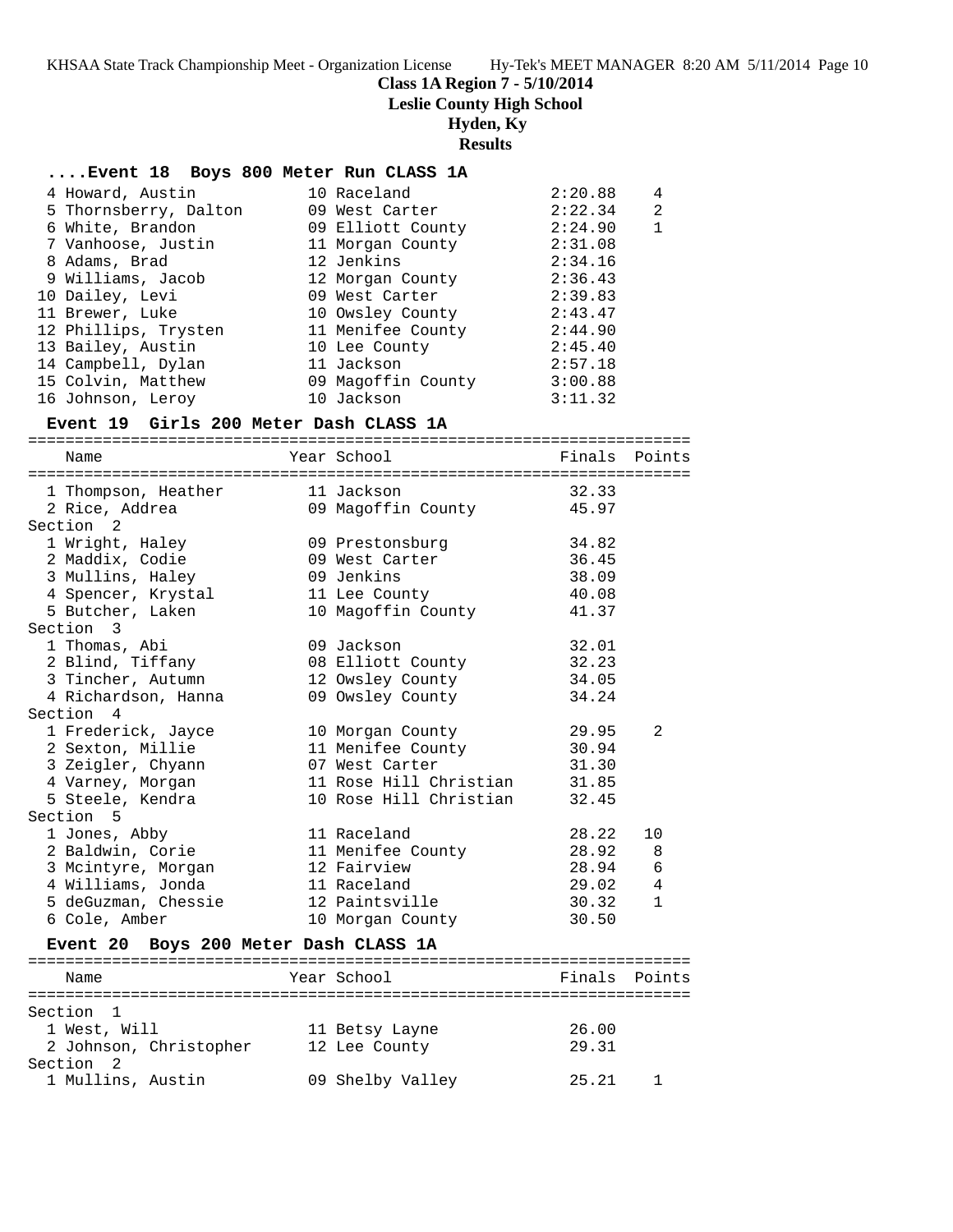# **Class 1A Region 7 - 5/10/2014**

**Leslie County High School**

# **Hyden, Ky**

# **Results**

| Event 20 Boys 200 Meter Dash CLASS 1A |                        |       |                |
|---------------------------------------|------------------------|-------|----------------|
| 2 Machniak, C i                       | 12 Jenkins             | 27.25 |                |
| 3 Samples, Joe                        | 10 Lee County          | 27.72 |                |
| 4 Elder, Colin                        | 09 Pikeville           | 37.46 |                |
| 5 Watkins, Seth                       | 08 Magoffin County     | 37.53 |                |
| Section 3                             |                        |       |                |
| 1 Ross, Matthew                       | 11 Morgan County       | 25.82 |                |
| 2 Reynolds, Nathan                    | 11 Rose Hill Christian | 26.09 |                |
| 3 Fannin, Gavin                       | 08 Elliott County      | 26.18 |                |
| 4 Hurt, Ryan                          | 11 Wolfe County        | 26.40 |                |
| Section 4                             |                        |       |                |
| 1 Leadford, Chris                     | 12 Elliott County      | 23.81 | $10^{\circ}$   |
| 2 Brown, Braden                       | 10 West Carter         | 23.83 | - 8            |
| 3 Dixon, Maverick                     | 11 Raceland            | 24.76 | 6              |
| 4 Trimble, Luke                       | 10 Paintsville         | 24.94 | $\overline{4}$ |
| 5 Walker, Bailey                      | 09 Raceland            | 25.10 | 2              |
| 6 Bentley, Dylan                      | 11 Jenkins             | 26.24 |                |

## **Event 21 Girls 3200 Meter Run CLASS 1A**

| Name               | Year School       | Finals Points |                |
|--------------------|-------------------|---------------|----------------|
|                    |                   |               |                |
| Section 1          |                   |               |                |
| 1 Perry, Kailee    | 07 Morgan County  | 12:28.23      | 1 O            |
| 2 Mayse, Chelsey   | 10 Elliott County | 13:45.91      | 8              |
| 3 Joseph, Isabella | 07 Raceland       | 13:55.14      | 6              |
| 4 Wilson, Kaitlyn  | 12 West Carter    | 14:06.29      | 4              |
| 5 Burke, Lyndsey   | 10 Fairview       | 14:37.67      | $\mathfrak{D}$ |
| 6 Chapman, Grace   | 09 Raceland       | 15:48.06      | $\mathbf{1}$   |
| 7 Bolen, Kelsey    | 11 Paintsville    | 17:04.41      |                |
| 8 Meadows, Sidney  | 07 Prestonsburg   | 17:19.64      |                |
|                    |                   |               |                |

# **Event 22 Boys 3200 Meter Run CLASS 1A**

|  | Name               |  | Year School       | Finals   | Points         |
|--|--------------------|--|-------------------|----------|----------------|
|  |                    |  |                   |          |                |
|  | 1 Campbell, Logan  |  | 11 Owsley County  | 10:29.80 | 10             |
|  | 2 Blair, Dustin    |  | 10 Prestonsburg   | 11:01.93 | 8              |
|  | 3 Johnson, Cody    |  | 12 Lee County     | 11:05.86 | 6              |
|  | 4 Harper, Haden    |  | 09 Elliott County | 11:43.91 | 4              |
|  | 5 White, Brandon   |  | 09 Elliott County | 11:51.79 | $\mathfrak{D}$ |
|  | 6 Plumley, Jake    |  | 09 Paintsville    | 12:26.56 |                |
|  | 7 Parsons, Dwight  |  | 11 West Carter    | 12:59.38 |                |
|  | 8 Ratliff, Colton  |  | 08 Jenkins        | 13:02.16 |                |
|  | 9 Turner, Chase    |  | 12 Morgan County  | 13:08.56 |                |
|  | 10 Bartley, Brent  |  | 09 Paintsville    | 13:22.72 |                |
|  | 11 Gabbard, Dakota |  | 10 Lee County     | 13:34.13 |                |
|  | 12 Godsey, Canaan  |  | 09 Pikeville      | 13:50.82 |                |
|  | 13 Ball, Parker    |  | 08 Raceland       | 14:16.29 |                |
|  | 14 Hinchman, James |  | 12 Betsy Layne    | 14:26.23 |                |
|  | 15 Weaver, Travis  |  | 08 Raceland       | 14:35.76 |                |
|  | 16 Paul, Caleb     |  | 09 West Carter    | 15:36.10 |                |
|  |                    |  |                   |          |                |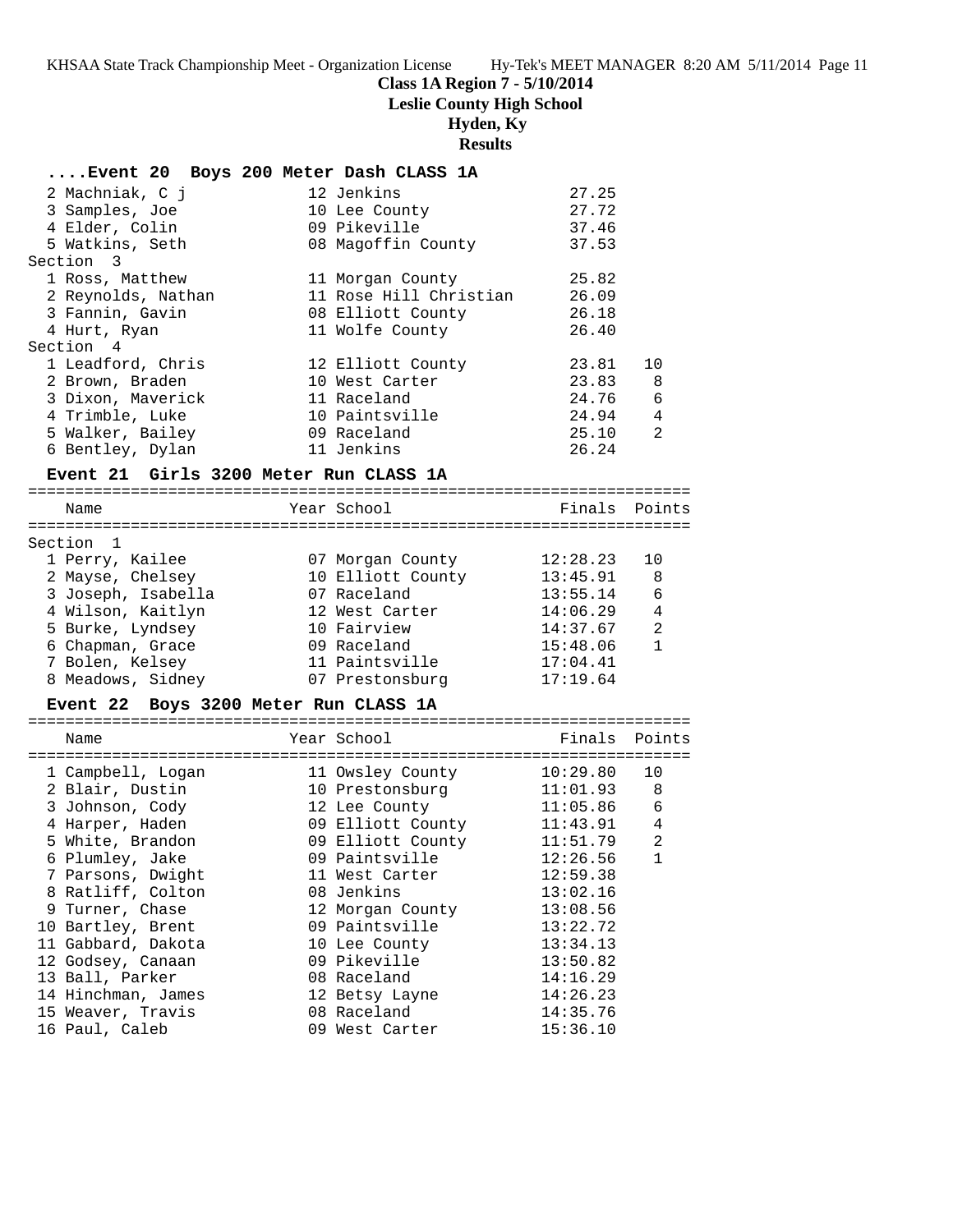**Class 1A Region 7 - 5/10/2014**

**Leslie County High School**

## **Hyden, Ky**

**Results**

### **Event 23 Girls 4x400 Meter Relay CLASS 1A**

======================================================================= School **Finals** Points **Points** ======================================================================= 1 Magoffin County 5:49.62 1) Ables, Breanna 10 2) Altman, Taylor 11 3) Collins, Christina 07 4) Morrison, Jonah 07 5) Rice, Addrea 09 6) Arnett, Katie 10 7) Hunley, Hannah 09  $\qquad \qquad 8)$ Section 2 1 Fairview 4:30.05 10 1) Mcintyre, Morgan 12 2) Layne, Haley 11 3) Humphrey, Madison 11  $\hskip1cm 4$ ) Rymer, Maddy 12 5) Richard, Katie 10 6) Humphrey, MacKenzie 09 7) Burke, Lyndsey 10 8) 2 Raceland 4:34.81 8 1) Williams, Jonda 11 2) Runyon, Lauren 08 3) Boggs, Haley 09 4) Riffe, Baille 07 5) Craft, Lindsey 09 6) Jones, Abby 11 7) Quillen, Katelyn 07 8) McComas, Leah 07 3 Menifee County 4:53.36 6 1) Walker, Mara 08 2) Sexton, Millie 11 3) Baldwin, Corie 11  $\hskip10mm$  4) Woodard, Ashton 10 5) Back, Miranda 08 6) Hacker, Emma 07 4 Morgan County 4:57.58 4 1) Adkins, Tori 09 2) Cole, Amber 10 3) Cornett, Amber 07 4) Frederick, Jayce 10 5) Henry, Cheyenne 12 6) Perry, Kailee 07 7) Wells, Jenny 10 8) 5 Prestonsburg 5:07.94 2 1) Wallace, Madi 10 2) Robinette, Kayleah 10 3) Williams, Kaylee 09 4) Collins, Shantale 11 5) Carroll, Jordan 12 (6) 6 Paintsville 5:10.83 1 1) Weber, Nadja 11 2) Bunes, Oda 11 3) Doderer, Ariella 07 4) Ousley, Emily 12 5) Rikkonen, Emma 11 6) Bolen, Kelsey 11 7) Wright, Kaitlyn 08 8) Goggans, Susanna 09 **Event 24 Boys 4x400 Meter Relay CLASS 1A** ======================================================================= School **Finals Points** ======================================================================= Section 1 1 Prestonsburg 4:23.11 1 1) Shepherd, Greg 09 2) Shepherd, David 10 3) Bertrand, Austin 12 (4) Wells, Cameron 10 5) Walker, Gabe 11 6) 2 Magoffin County **4:53.38** 1) Colvin, Matthew 09 2) Davis, Drew 10 3) Poe, Josh 11 4) Rogers, Quentin 11 5) Watkins, Seth 08 (6) Section 2<br>1 Morgan County 1 Morgan County 3:46.16 10 1) Collins, Hunter 10 (2) Ross, Matthew 11 3) Thornsberry, Kody 12  $\hskip1cm$  4) Henry, Jake 10